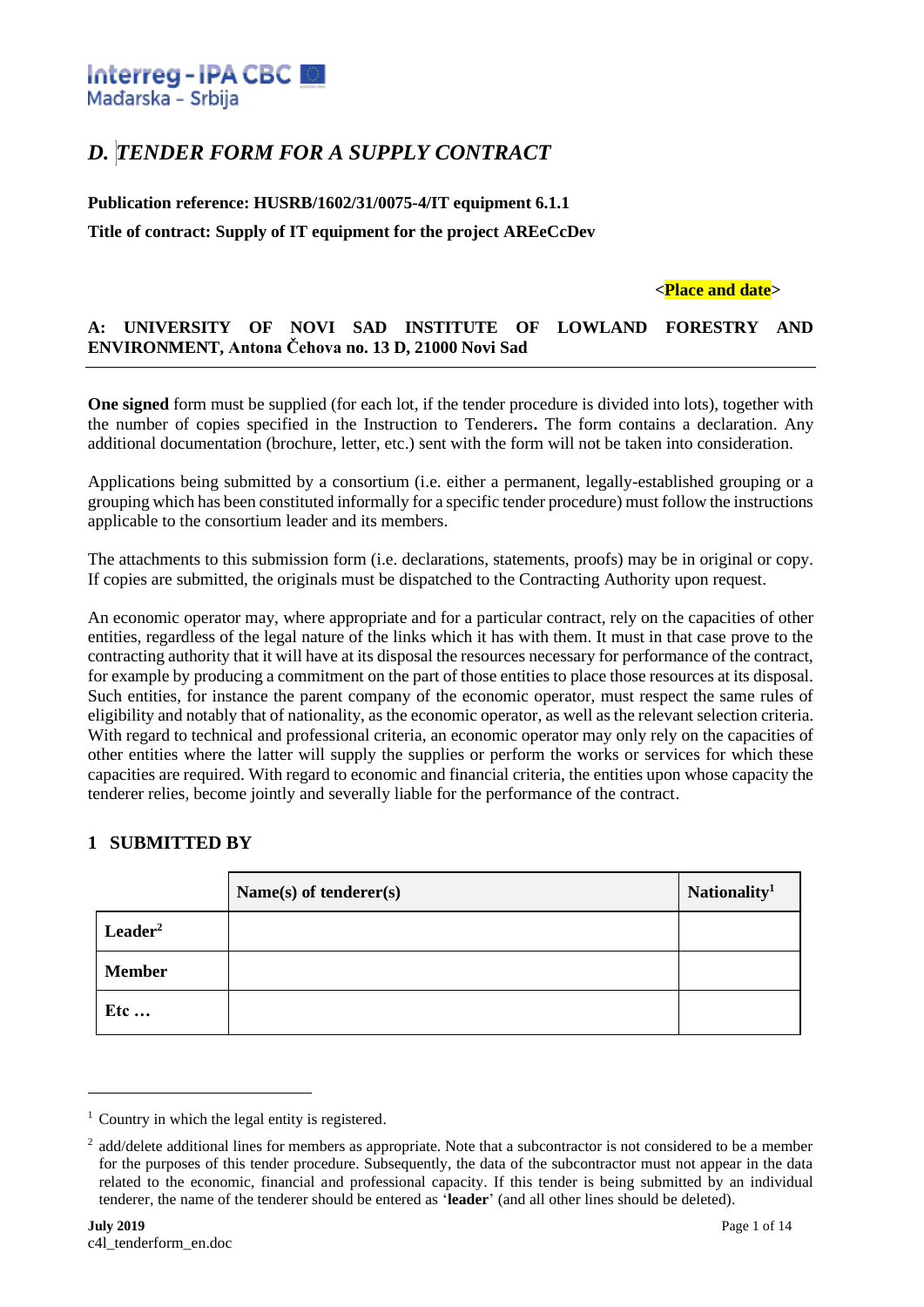Interreg-IPA CBC Mađarska - Srbija

### **2 CONTACT PERSON (for this tender)**

| <b>Name</b>    |  |
|----------------|--|
| <b>Address</b> |  |
| Telephone      |  |
| Fax            |  |
| E-mail         |  |

### **3 ECONOMIC AND FINANCIAL CAPACITY<sup>3</sup>**

Please complete the following table of financial data<sup>4</sup> based on your annual accounts and your latest projections.

| <b>Financial data</b>      | 2 years before<br>last year <sup>5</sup><br>2016<br><b>EUR</b> | <b>Year before</b><br>last year<br>2017<br><b>EUR</b> | Last year<br>2018<br><b>EUR</b> | Average <sup>6</sup><br>€ |
|----------------------------|----------------------------------------------------------------|-------------------------------------------------------|---------------------------------|---------------------------|
| Annual turnover            |                                                                |                                                       |                                 |                           |
| <b>Current Assets</b>      |                                                                |                                                       |                                 |                           |
| <b>Current Liabilities</b> |                                                                |                                                       |                                 |                           |

<sup>&</sup>lt;sup>3</sup> Natural persons have to prove their capacity in accordance with the selection criteria and by the appropriate means.

<sup>&</sup>lt;sup>4</sup> If this application is submitted by a consortium, the data in the table above must be the sum of the data in the corresponding tables in the declarations provided by the consortium members — see point 7 of this tender form. Consolidated data are not requested for financial ratios.

<sup>&</sup>lt;sup>5</sup> Last year=last accounting year for which the entity's accounts have been closed.

<sup>6</sup> Amounts entered in the 'Average' column must be the mathematical average of the amounts entered in the three preceding columns of the same row.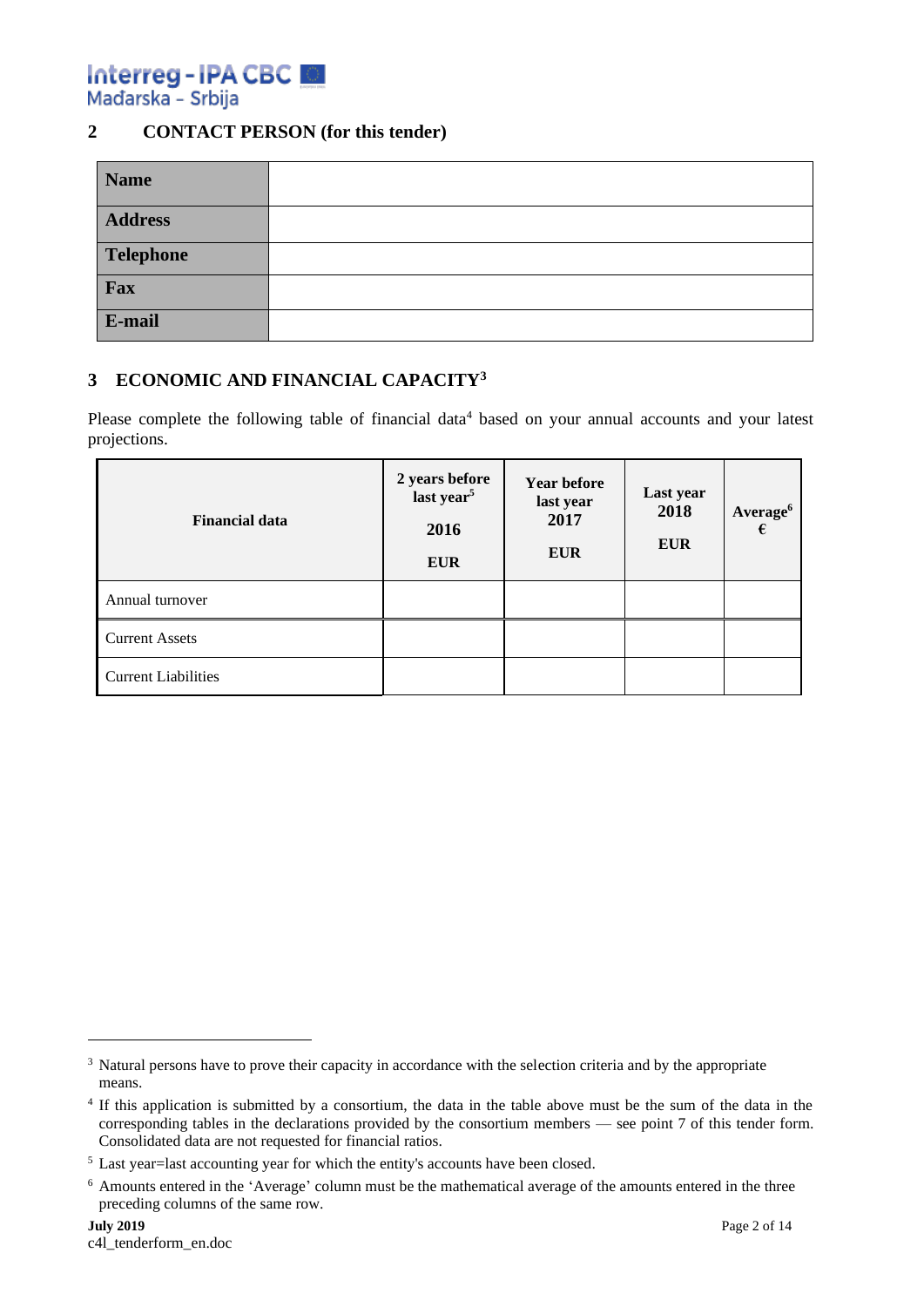

### **4 STAFF RESOURCES**

Please provide the following personnel statistics for the current year and the two previous years.<sup>7</sup>

| <b>Annual</b><br>manpower                                   |         | Year before past year        | Past year |                               | <b>Current year</b> |                               | Period average |                               |
|-------------------------------------------------------------|---------|------------------------------|-----------|-------------------------------|---------------------|-------------------------------|----------------|-------------------------------|
|                                                             | Overall | Relevant fields <sup>8</sup> | Overall   | Relevant fields <sup>11</sup> | Overall             | Relevant fields <sup>11</sup> | Overall        | Relevant fields <sup>11</sup> |
| Permanent staff <sup>9</sup>                                |         |                              |           |                               |                     |                               |                |                               |
| Other staff <sup>10</sup>                                   |         |                              |           |                               |                     |                               |                |                               |
| Total                                                       |         |                              |           |                               |                     |                               |                |                               |
| Permanent staff<br>as a proportion<br>of total staff $(\%)$ | $\%$    | %                            | %         | $\%$                          | $\%$                | $\%$                          | $\%$           | $\%$                          |

If this tender is submitted by a consortium, the data in the table above must be the sum of the data in the corresponding tables in the declarations provided by the consortium members — see point 7 of this tender form. Consolidated data are not requested for financial ratios.

<sup>8</sup> Corresponding to the relevant specialisms identified in point 5 below.

<sup>&</sup>lt;sup>9</sup> Staff directly employed by the Tenderer on a permanent basis (i.e. under indefinite contracts).

<sup>&</sup>lt;sup>10</sup> Other staff not directly employed by the Tenderer on a permanent basis (i.e. under fixed-term contracts).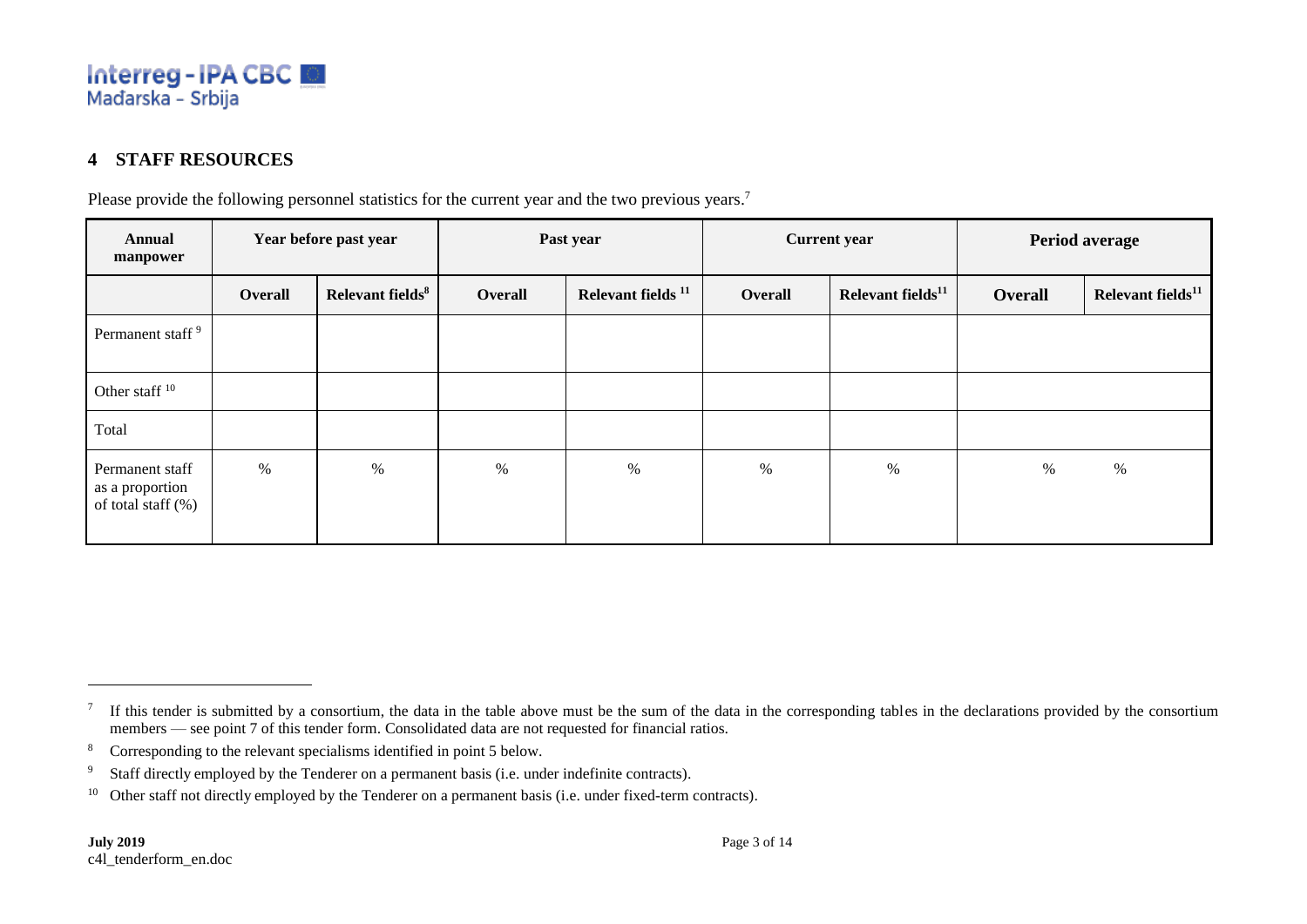### **5 FIELDS OF SPECIALISATION**

Please use the table below to indicate the **specialisms relevant to this contract** of each legal entity making this tender, by using the names of these specialisms as the row headings and the name of the legal entity as the column headings. Show the relevant specialism(s) of each legal entity by placing a tick (✓) in the box corresponding to those specialisms in which the legal entity has significant experience. [**Maximum 10 specialisms**]

|                           | Leader | Member 2 | Member 3 | Etc |
|---------------------------|--------|----------|----------|-----|
| Relevant specialism 1     |        |          |          |     |
| Relevant specialism 2     |        |          |          |     |
| Etc $\dots$ <sup>11</sup> |        |          |          |     |

<sup>&</sup>lt;sup>11</sup>add/delete additional lines and/or rows as appropriate. If this tender is being submitted by an individual legal entity, the name of the legal entity should be entered as 'Leader' (and all other columns should be deleted).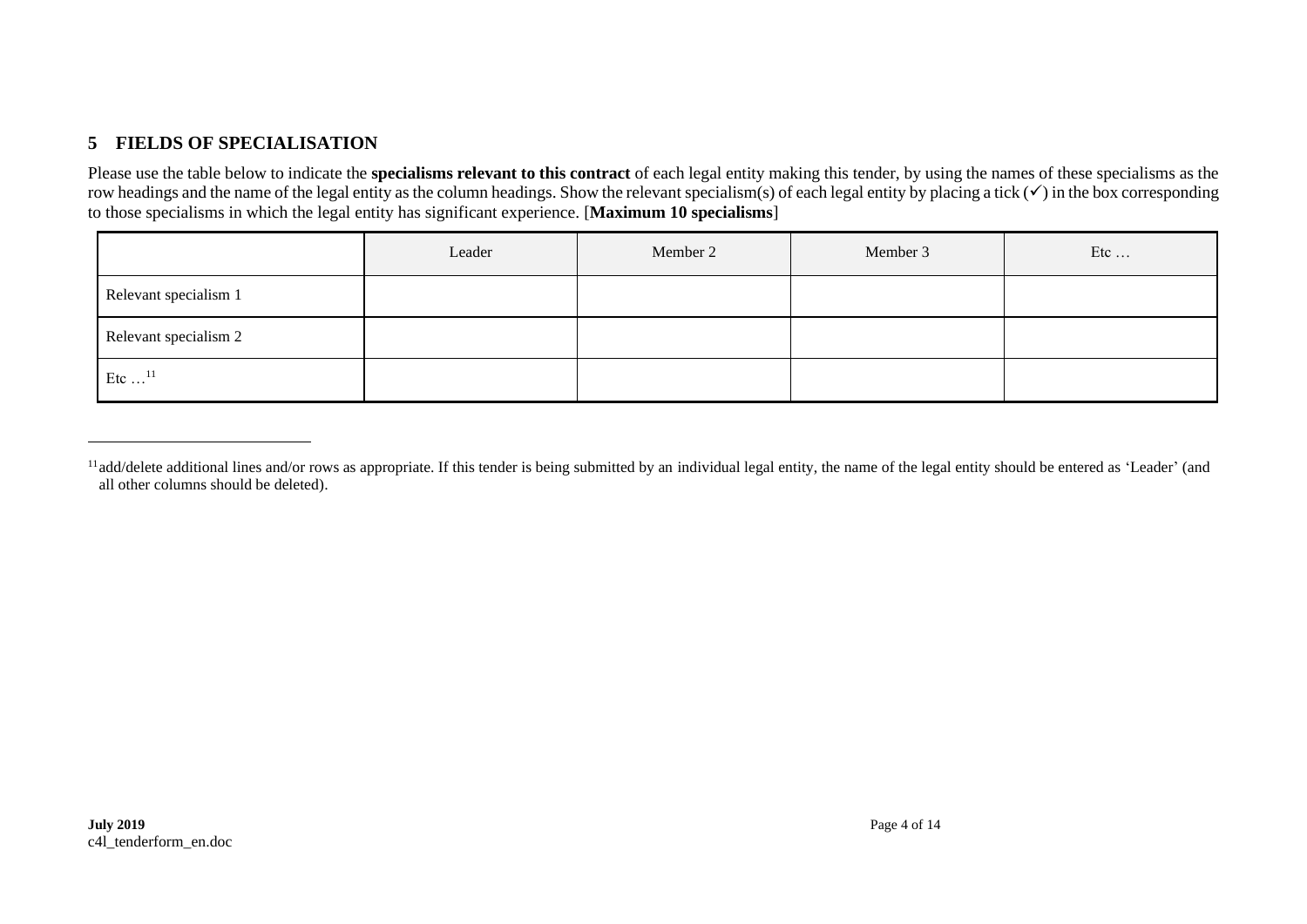### **6 EXPERIENCE**

Please complete a table using the format below to summarise the **major relevant supplies** carried out over the past **3 years**<sup>12</sup> by the legal entity or entities making this tender. The number of references to be provided must not exceed **15** for the entire tender

| $\text{Ref } \# \text{ (maximum 15)}$ |                | <b>Project title</b>                    | $\cdots$                                                 |                         |                   |                                  |              |                           |
|---------------------------------------|----------------|-----------------------------------------|----------------------------------------------------------|-------------------------|-------------------|----------------------------------|--------------|---------------------------|
| Name of legal entity                  | <b>Country</b> | Overall<br>supply value<br>$(EUR)^{13}$ | <b>Proportion</b><br>supplied by<br>legal entity $(\% )$ | No of staff<br>provided | Name of<br>client | Origin of<br>funding             | <b>Dates</b> | Name of members if<br>any |
| $\cdots$                              | $\cdots$       | .                                       | $\cdots$                                                 | $\cdots$                | $\cdots$          | $\cdots$                         | $\cdots$     | $\cdots$                  |
| Detailed description of supply        |                |                                         |                                                          |                         |                   | <b>Related services provided</b> |              |                           |
| $\cdots$                              |                |                                         |                                                          |                         | $\cdots$          |                                  |              |                           |

<sup>&</sup>lt;sup>12</sup> In the case of framework contracts (without contractual value), only specific contracts corresponding to assignments implemented under such framework contracts will be considered. <sup>13</sup> Amounts actually paid, without the effect of inflation.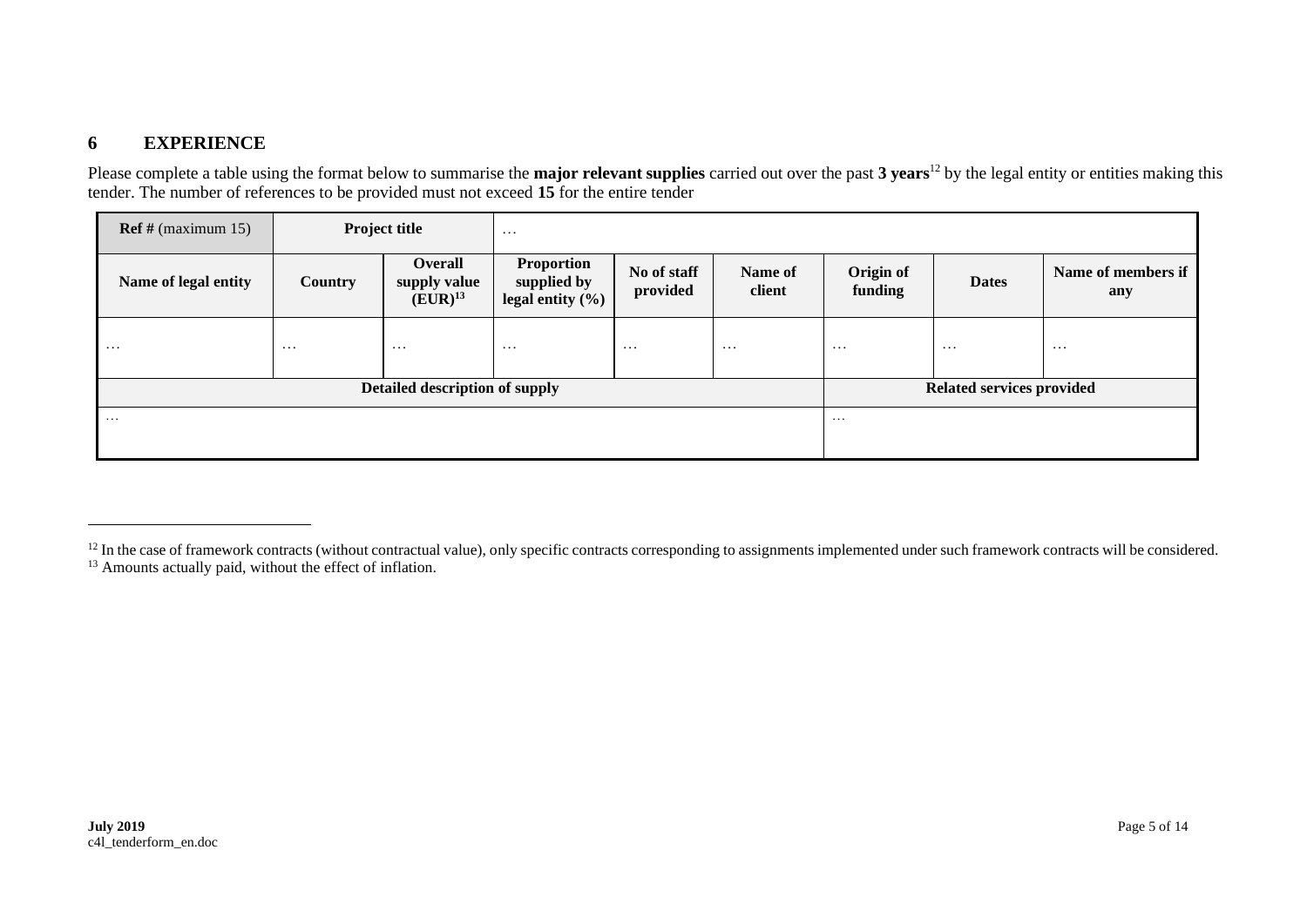### **7 TENDERER'S DECLARATION(S)**

**As part of their tender, each legal entity identified under point 1 of this form, including every consortium member, as well as each capacity-providing entity and each subcontractor, must submit this declaration and the Declaration of honour on exclusion and selection criteria (Annex 1). Signed originals of mentioned documents must be dispatched to the Contracting Authority upon request.**

In response to your letter of invitation to tender for the above contract,

we, the undersigned, hereby declare that:

- **1** We have examined and accept in full the content of the dossier for invitation to tender No **HUSRB/1602/31/0075-4/IT equipment 6.1.1** of **February 21st 2020**. We hereby accept its provisions in their entirety, without reservation or restriction.
- **2** We offer to deliver, in accordance with the terms of the tender dossier and the conditions and time limits laid down, without reserve or restriction:

| <b>Item</b><br>no. | Product description inc. brand | Quantity |
|--------------------|--------------------------------|----------|
|                    |                                |          |
|                    |                                |          |
|                    |                                |          |
|                    |                                |          |

**3** The price of our tender **excluding** spare parts and consumables, if applicable (**excluding the** discounts described under point 4) is:

<insert price > **RSD**

- **4** We will grant a discount of  $\langle \langle \cdot, \cdot \rangle \rangle$ , or  $\langle \langle \cdot, \cdot \rangle \rangle$
- **5** This tender is valid for a period of 90 days from the final date for submission of tenders.
- **6** If our tender is accepted, we undertake to provide a performance guarantee if required by Article 11 of the Special Conditions.
- **7** Our firm/company [and our subcontractors] has/have the following nationality:

**<**……………………………………………………………………**>**

**8**  $\leq$  **In case of individual tender:** 

We are making this tender in our own right ourselves. We confirm that we are not tendering for the same contract in any other form.

#### <In case of consortium:>

We are making this tender in our own right as member in the consortium led by  $\leq$  name of the leader  $>$ . We confirm that we are not tendering for the same contract in any other form. We confirm, as a member in the consortium, that all members are jointly and severally liable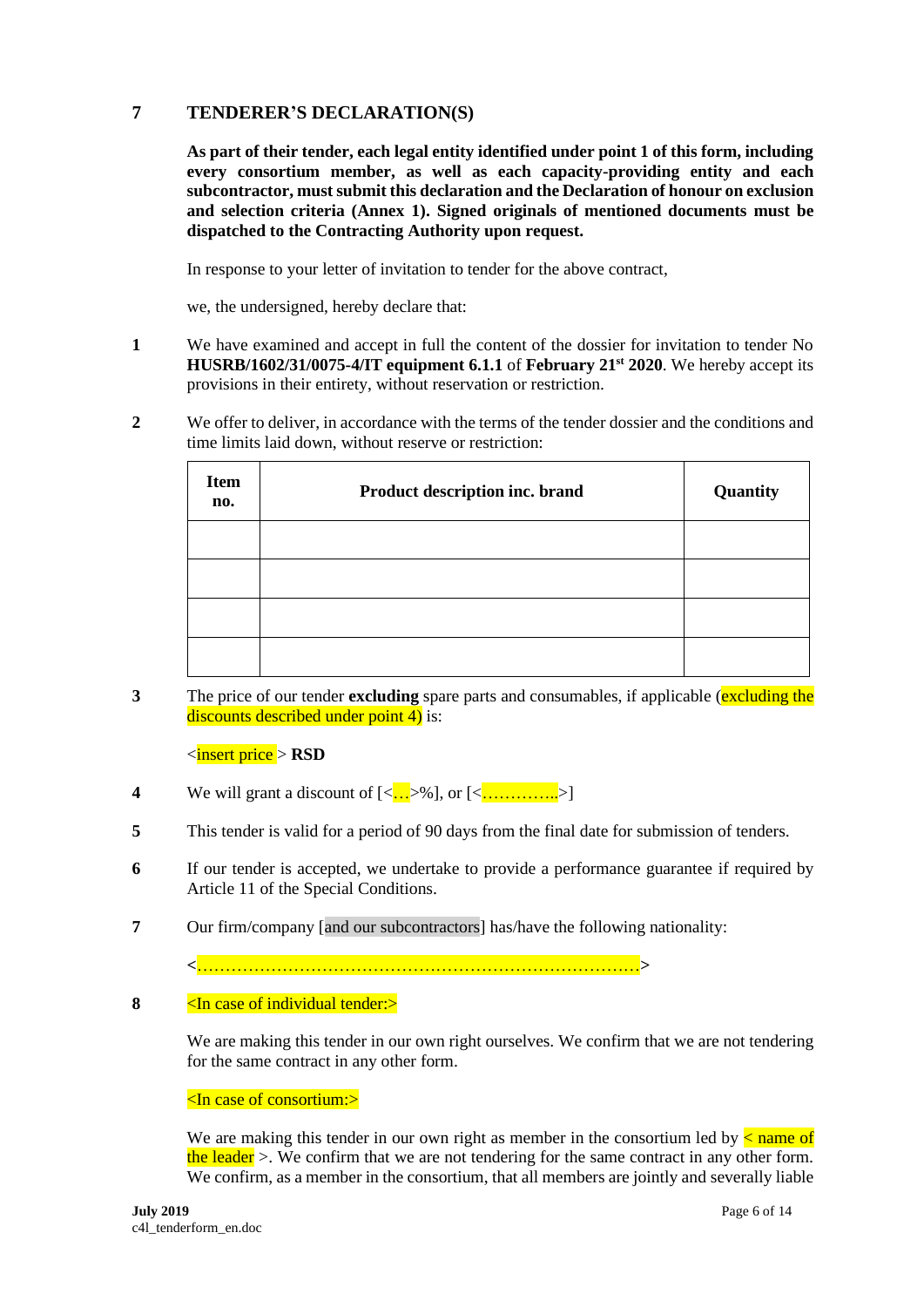by law for the execution of the contract, that the lead member is authorised to bind, and receive instructions for and on behalf of, each member, that the execution of the contract, including payments, is the responsibility of the lead member, and that all members in the joint venture/consortium are bound to remain in the joint venture/consortium for the entire period of the contract's execution]. [We confirm, as capacity-providing entity to be jointly and severally bound in respect of the obligations under the contract, including for any recoverable amount.

**9** In the event that our tender is successful, we undertake, if required, to provide the proof usual under the law of the country in which we are effectively established that we do not fall into any of the exclusion situations. The date on the evidence or documents provided will be no earlier than 1 year before the date of submission of the tender and, in addition, if required, we will provide a statement that our situation has not altered in the period which has elapsed since the evidence in question was drawn up.

We also undertake, if required, to provide evidence of financial and economic standing and technical and professional capacity according to the selection criteria for this call for tender specified in the contract notice, point 16.

We also understand that if we fail to provide the proof/evidence required, within provided deadline after receiving the notification of award, or if the information provided is proved false, the award may be considered null and void.

- **10** We agree to abide by the ethics clauses in Clause 23 of the instructions to tenderers and, in particular, have no conflict of interests or any equivalent relation which may distort competition with other tenderers or other parties in the tender procedure at the time of the submission of this application.
- **11** We will inform the Contracting Authority immediately if there is any change in the above circumstances at any stage during the implementation of the tasks.
- **12** We note that the Contracting Authority is not bound to proceed with this invitation to tender and that it reserves the right to award only part of the contract. It will incur no liability towards us should it do so.
- **13** We fully recognise and accept that if the above-mentioned persons participate in spite of being in any of the situations listed in Section 2.6.10.1.1. of the Practical Guide or if the declarations or information provided prove to be false, they may be subject to rejection from this procedure.
- **14** We are aware that, for the purposes of safeguarding the EU's financial interests, our personal data may be transferred to internal audit services, to the Early Detection and Exclusion System, to the European Court of Auditors, to the Financial Irregularities Panel or to the European Anti-Fraud Office.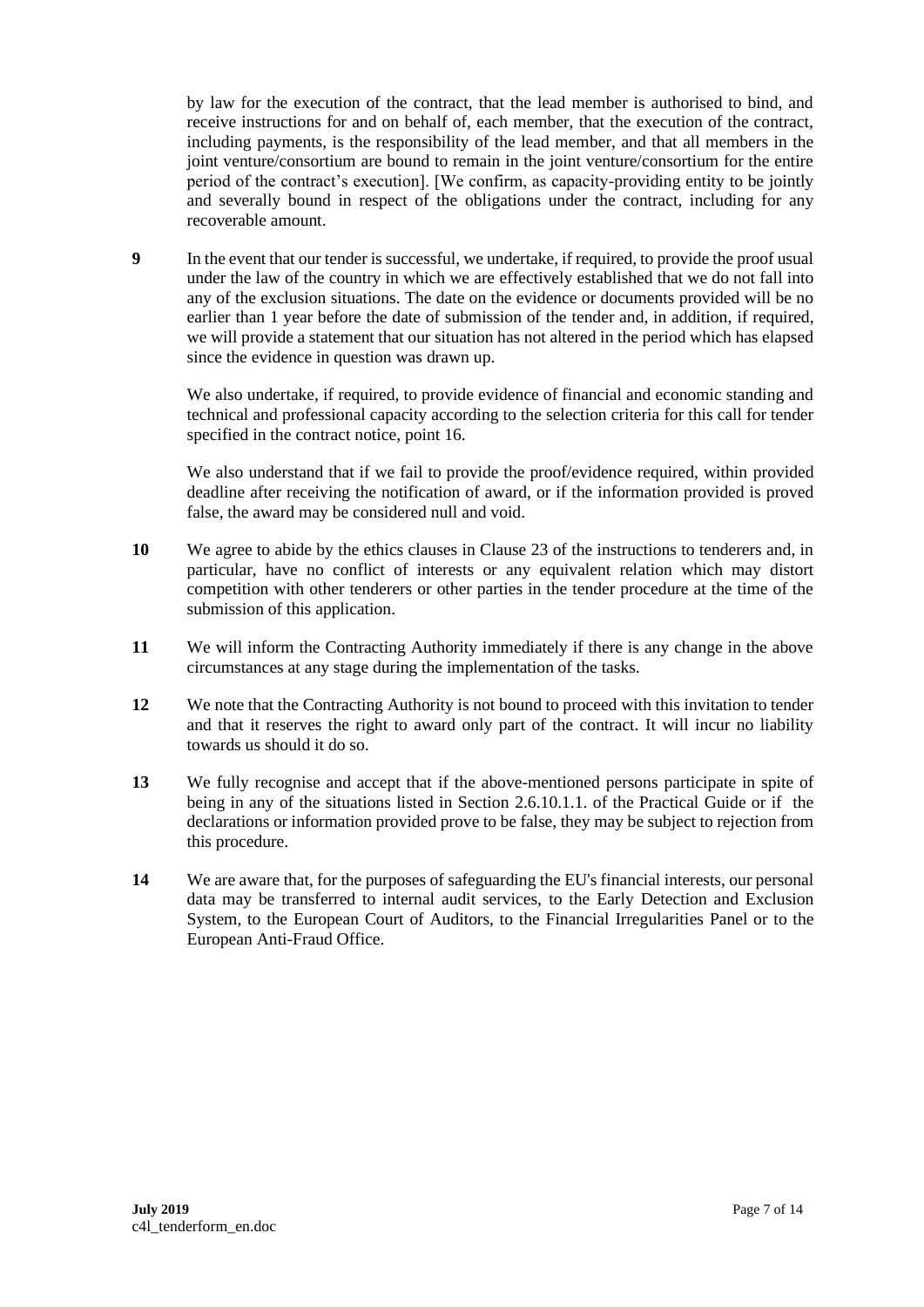### [If this declaration is being completed by a consortium member:

| <b>Financial data</b>                       | 2 years before<br>last year <sup>1</sup><br>2016<br><b>EUR</b> | Year before last<br>year<br>2017<br><b>EUR</b> | Last year<br>2018<br><b>EUR</b> | Average <sup>2</sup><br>€ |
|---------------------------------------------|----------------------------------------------------------------|------------------------------------------------|---------------------------------|---------------------------|
| Annual turnover, excluding this<br>contract |                                                                |                                                |                                 |                           |
| <b>Current Assets</b>                       |                                                                |                                                |                                 |                           |
| <b>Current Liabilities</b>                  |                                                                |                                                |                                 |                           |

The following table contains our financial data as included in the consortium's tender form.

The following table contains our personnel statistics as included in the consortium's tender form:

| Annual<br>manpower                                             |                | Year before past year     |                | Past year                 |         | <b>Current</b> year       |                | Period average                 |  |
|----------------------------------------------------------------|----------------|---------------------------|----------------|---------------------------|---------|---------------------------|----------------|--------------------------------|--|
|                                                                | <b>Overall</b> | <b>Relevant</b><br>fields | <b>Overall</b> | <b>Relevant</b><br>fields | Overall | <b>Relevant</b><br>fields | <b>Overall</b> | <b>Relevant</b><br>fields $11$ |  |
| Permanent<br>staff $12$                                        |                |                           |                |                           |         |                           |                |                                |  |
| Other staff <sup>13</sup>                                      |                |                           |                |                           |         |                           |                |                                |  |
| Total                                                          |                |                           |                |                           |         |                           |                |                                |  |
| Permanent<br>staff as a<br>proportion of<br>total staff $(\%)$ | $\%$           | $\%$                      | $\frac{0}{0}$  | $\%$                      | $\%$    | $\%$                      | $\%$           | $\%$                           |  |

Yours faithfully

Name and first name: <…………………………………………………………………>

Duly authorised to sign this tender on behalf of:

**<**……………………………………………………………………………………**>**

Place and date: <…………………………………………………………….………….>

Stamp of the firm/company:

This tender includes the following annexes:

<Numbered list of annexes with titles>

<sup>&</sup>lt;sup>1</sup> Last year=last accounting year for which the entity's accounts have been closed.

<sup>&</sup>lt;sup>2</sup> Amounts entered in the 'Average' column must be the mathematical average of the amounts entered in the three preceding columns of the same row.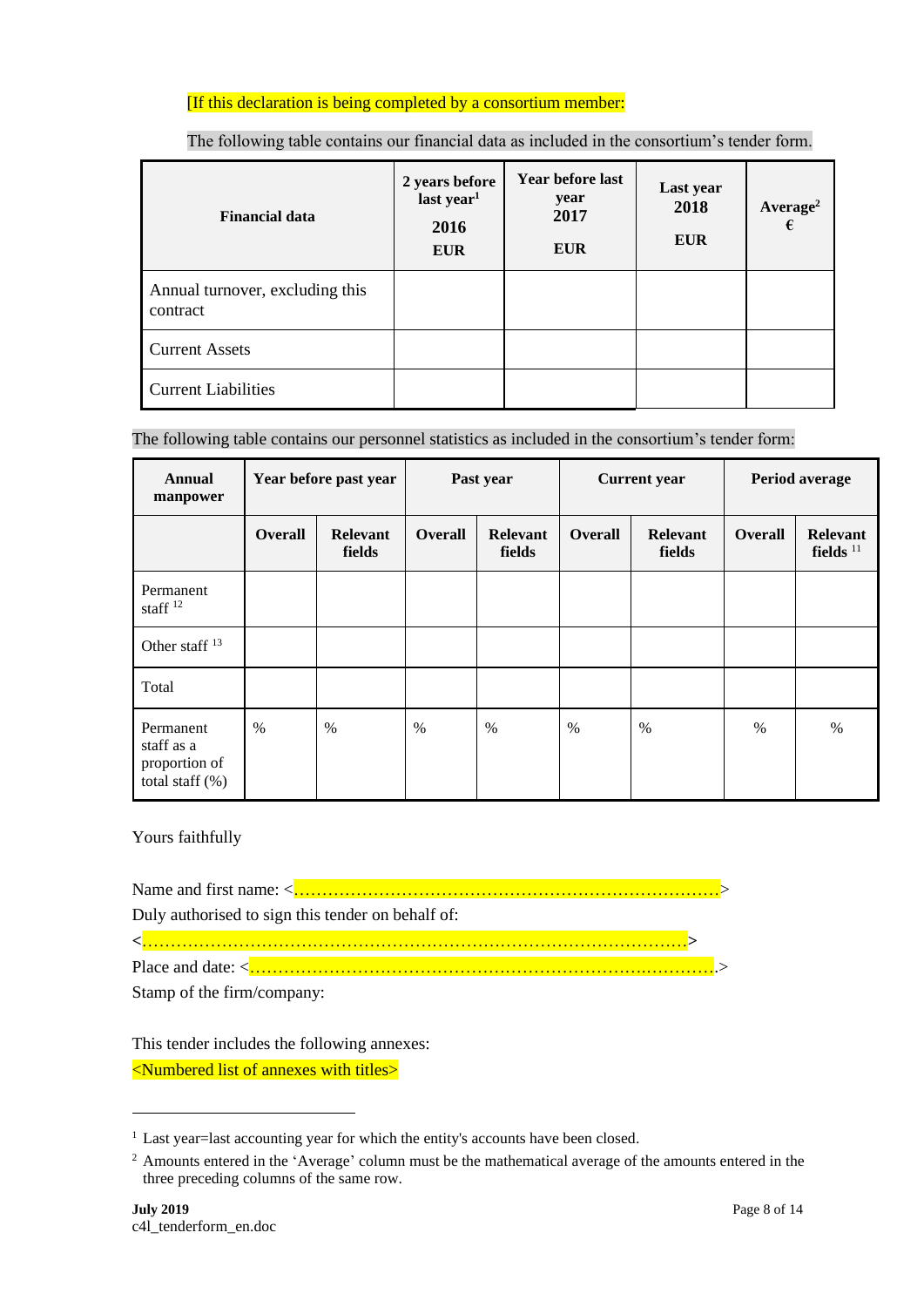## **Declaration on honour on exclusion criteria and selection criteria**

The undersigned [*insert name of the signatory of this form*], representing:

| natural<br>( <i>only</i> for | <i>persons</i> ) $\int$ ( <i>only for legal persons</i> ) the following legal person: |
|------------------------------|---------------------------------------------------------------------------------------|
| himself or herself           |                                                                                       |
| ID or passport number:       | Full official name:                                                                   |
|                              | Official legal form:                                                                  |
| $'$ the person')             | Statutory registration number:                                                        |
|                              | Full official address:                                                                |
|                              | VAT registration number:                                                              |
|                              |                                                                                       |
|                              | 'the person')                                                                         |

The person is not required to submit the declaration on exclusion criteria if the same declaration has already been submitted for the purposes of another award procedure of the same contracting authority<sup>1</sup>, provided the situation has not changed, and that the time that has elapsed since the issuing date of the declaration does not exceed one year.

In this case, the signatory declares that the person has already provided the same declaration on exclusion criteria for a previous procedure and confirms that there has been no change in its situation:

| Date of the declaration | Full reference to previous procedure |
|-------------------------|--------------------------------------|
|                         |                                      |

declares that the person:

- (1) is eligible in accordance with the criteria set out in the specific call for proposals;
- (2) has the required financial and operational capacity as set out in the specific call for proposals<sup>2</sup>;
- (3) has not received any other Union funding to carry out the action subject of this grant application and commits to declare immediately to the Commission/ the Agency any other such Union funding it would receive until the end of the action.

*IF ANY OF THE ABOVE REQUIREMENTS IS NOT SATISFIED, PLEASE INDICATE in annex to this declaration which and THE NAME OF THE CONCERNED PERSON WITH A BRIEF EXPLANATION.*

 $<sup>1</sup>$  The same institution or agency.</sup>

<sup>&</sup>lt;sup>2</sup> This does not apply to affiliated entities except if their financial capacity and operational capacity is necessary due to the fact that the beneficiary composed of these affiliated entities does not have the required capacity itself.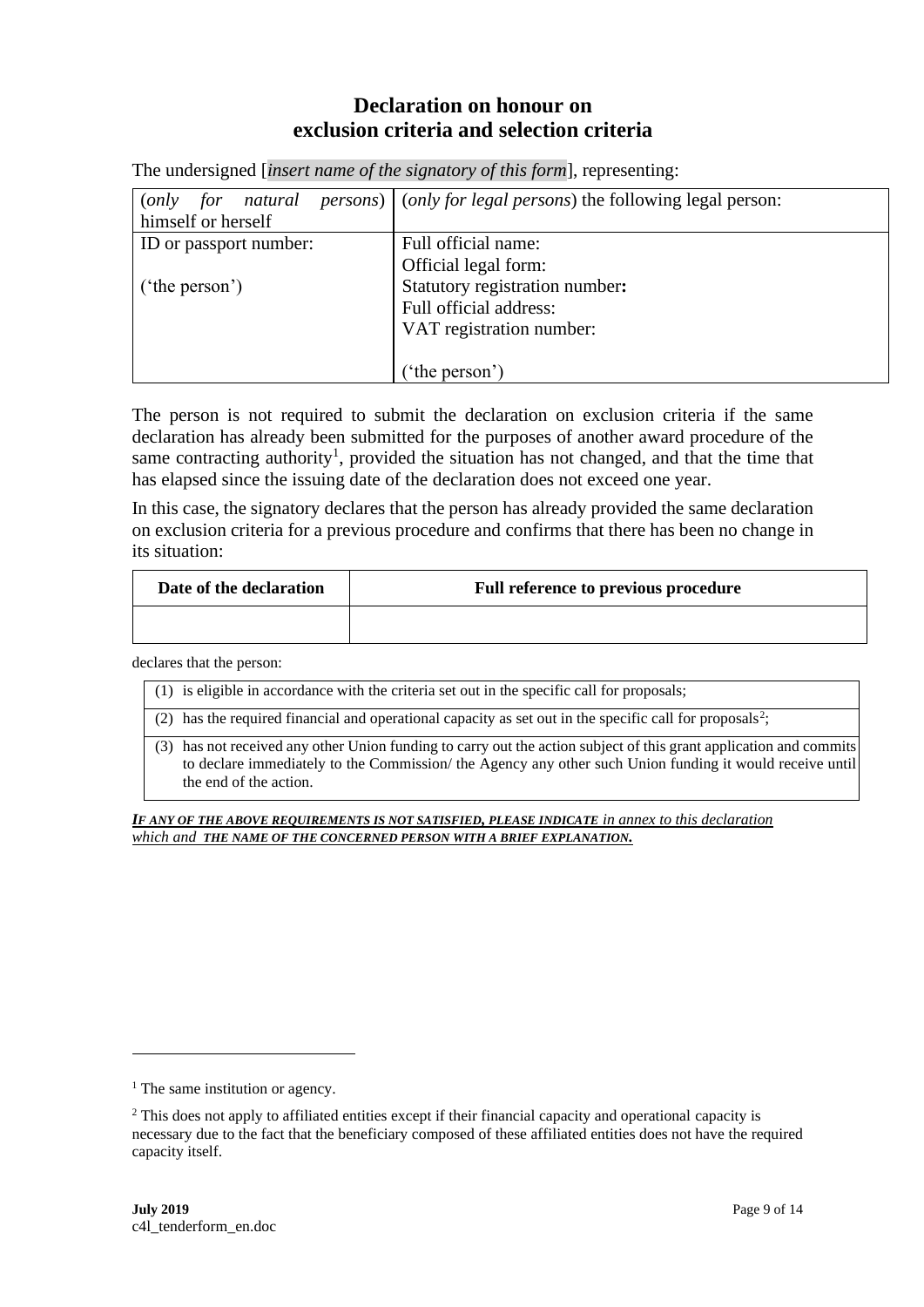### **I – SITUATION OF EXCLUSION CONCERNING THE PERSON**

| (4) declares that the above-mentioned person is in one of the following situations:                                                                                                                                                                                                                                                                                                                                                                                                                | <b>YES</b> | N <sub>O</sub> |
|----------------------------------------------------------------------------------------------------------------------------------------------------------------------------------------------------------------------------------------------------------------------------------------------------------------------------------------------------------------------------------------------------------------------------------------------------------------------------------------------------|------------|----------------|
| (a) it is bankrupt, subject to insolvency or winding up procedures, its assets are being<br>administered by a liquidator or by a court, it is in an arrangement with creditors,<br>its business activities are suspended or it is in any analogous situation arising<br>from a similar procedure provided for under EU or national legislation or<br>regulations;                                                                                                                                  |            |                |
| (b) it has been established by a final judgement or a final administrative decision<br>that the person is in breach of its obligations relating to the payment of taxes or<br>social security contributions in accordance with the applicable law;                                                                                                                                                                                                                                                 |            |                |
| (c) it has been established by a final judgement or a final administrative decision<br>that the person is guilty of grave professional misconduct by having violated<br>applicable laws or regulations or ethical standards of the profession to which the<br>person belongs, or by having engaged in any wrongful conduct which has an<br>impact on its professional credibity where such conduct denotes wrongful intent<br>or gross negligence, including, in particular, any of the following: |            |                |
| (i) fraudulently or negligently misrepresenting information required for the<br>verification of the absence of grounds for exclusion or the fulfilment of<br>selection criteria or in the performance of a contract or an agreement;                                                                                                                                                                                                                                                               |            |                |
| (ii) entering into agreement with other persons with the aim of distorting<br>competition;                                                                                                                                                                                                                                                                                                                                                                                                         |            |                |
| (iii) violating intellectual property rights;                                                                                                                                                                                                                                                                                                                                                                                                                                                      |            |                |
| (iv) attempting to influence the decision-making process of the contracting<br>authority during the award procedure;                                                                                                                                                                                                                                                                                                                                                                               |            |                |
| (v) attempting to obtain confidential information that may confer upon it<br>undue advantages in the award procedure;                                                                                                                                                                                                                                                                                                                                                                              |            |                |
| (d) it has been established by a final judgement that the person is guilty of the<br>following:                                                                                                                                                                                                                                                                                                                                                                                                    |            |                |
| (i) fraud, within the meaning of Article 3 of Directive (EU) 2017/1371 and<br>Article 1 of the Convention on the protection of the European Communities'<br>financial interests, drawn up by the Council Act of 26 July 1995;                                                                                                                                                                                                                                                                      |            |                |
| (ii) corruption, as defined in Article $4(2)$ of Directive (EU) 2017/1371 and<br>Article 3 of the Convention on the fight against corruption involving officials<br>of the European Communities or officials of Member States of the European<br>Union, drawn up by the Council Act of 26 May 1997, and conduct referred<br>to in Article 2(1) of Council Framework Decision 2003/568/JHA, as well as<br>corruption as defined in the applicable law.                                              |            |                |
| (iii) conduct related to a criminal organisation, referred to in Article 2 of<br>Council Framework Decision 2008/841/JHA;                                                                                                                                                                                                                                                                                                                                                                          |            |                |
| (iv) money laundering or terrorist financing within the meaning of Article<br>$1(3)$ , (4) and (5) of Directive (EU) 2015/849 of the European Parliament and<br>of the Council;                                                                                                                                                                                                                                                                                                                    |            |                |
| (v) terrorist-related offences or offences linked to terrorist activities, as<br>defined in Articles 1 and 3 of Council Framework Decision 2002/475/JHA,                                                                                                                                                                                                                                                                                                                                           |            |                |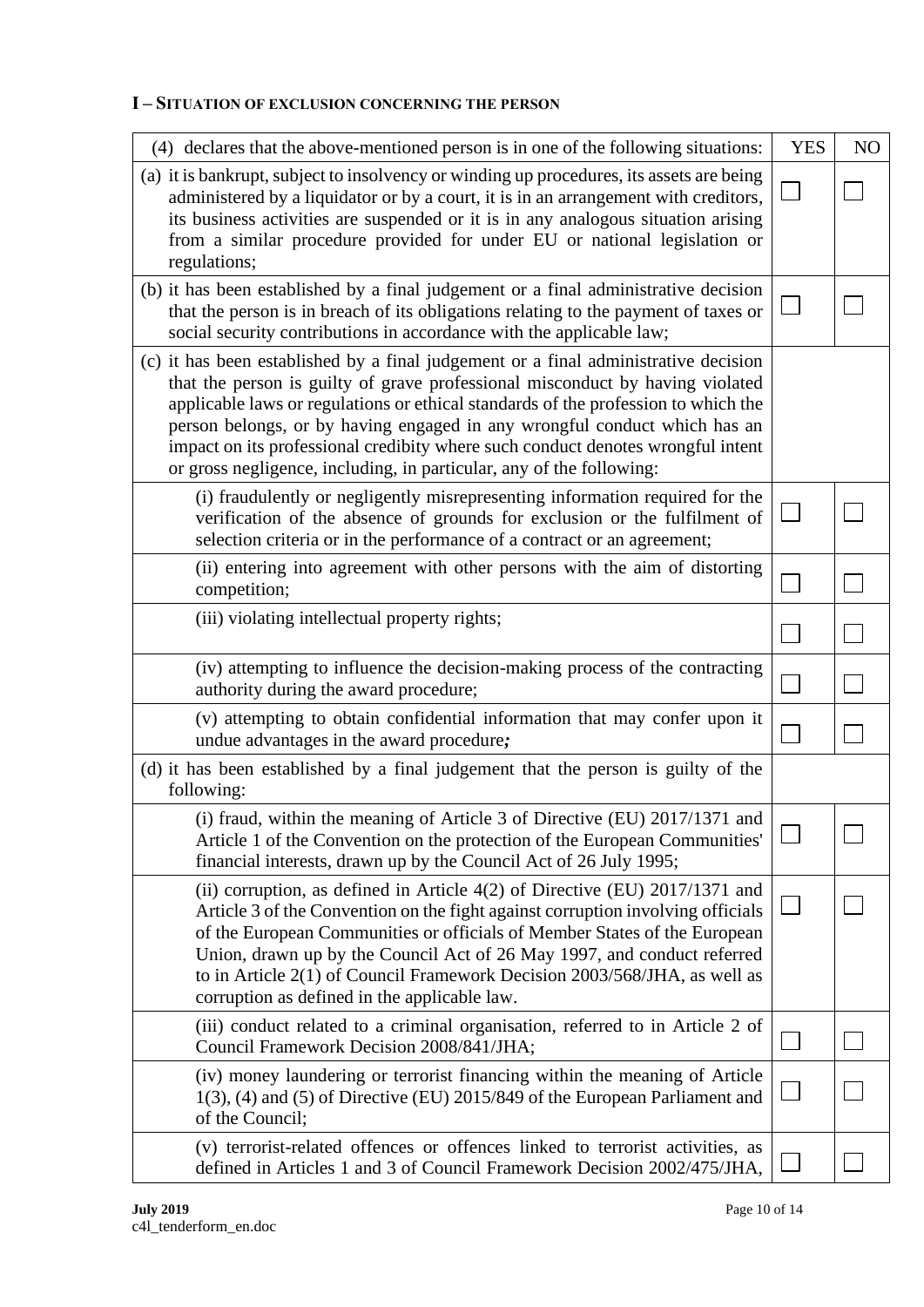| respectively, or inciting, aiding, abetting or attempting to commit such<br>offences, as referred to in Article 4 of that Decision;                                                                                                                                                                                                                                                                                                                                                                                                                                                                                                                                      |  |
|--------------------------------------------------------------------------------------------------------------------------------------------------------------------------------------------------------------------------------------------------------------------------------------------------------------------------------------------------------------------------------------------------------------------------------------------------------------------------------------------------------------------------------------------------------------------------------------------------------------------------------------------------------------------------|--|
| (vi) child labour or other offences concerning trafficking in human beings as<br>referred to in Article 2 of Directive 2011/36/EU of the European Parliament<br>and of the Council;                                                                                                                                                                                                                                                                                                                                                                                                                                                                                      |  |
| (e) it has shown significant deficiencies in complying with the main obligations in<br>the performance of a contract or an agreement financed by the Union's budget,<br>which has led to its early termination or to the application of liquidated damages<br>or other contractual penalties, or which has been discovered following checks,<br>audits or investigations by an contracting authority, OLAF or the Court of<br>Auditors;                                                                                                                                                                                                                                  |  |
| (f) it has been established by a final judgment or final administrative decision that<br>the person has committed an irregularity within the meaning of Article $1(2)$ of<br>Council Regulation (EC, Euratom) No 2988/95;                                                                                                                                                                                                                                                                                                                                                                                                                                                |  |
| (g) it has been established by a final judgment or final administrative decision that<br>the person or entity has created an entity under a different jurisdiction with the<br>intent to circumvent fiscal, social or any other legal obligations of mandatory<br>application in the jurisdiction of its registered office, central administration or<br>principal place of business                                                                                                                                                                                                                                                                                     |  |
| (h) it has been established by a final judgment or final administrative decision that<br>an entity has been created with the intent provided for in point $(g)$ .                                                                                                                                                                                                                                                                                                                                                                                                                                                                                                        |  |
| $(i)$ for the situations under points $(c)$ to $(h)$ the person is subject to:<br>i.<br>facts established in the context of audits or investigations carried out by the European Public<br>Prosecutor's Office after its establishment, the Court of Auditors, the European Anti-Fraud<br>Office or the internal auditor, or any other check, audit or control performed under the<br>responsibility of an authorising officer of an EU institution, of a European office or of an<br>EU agency or body;<br>ii.<br>non final judgments or non-final administrative decisions which may include disciplinary                                                              |  |
| measures taken by the competent supervisory body responsible for the verification of the<br>application of standards of professional ethics;<br>facts referred to in decisions of entities and persons being entrusted with EU budget<br>iii.<br>implementation tasks;<br>information transmitted by Member States implementing Union Funds;<br>iv.<br>decisions of the Commission relating to the infringement of Union competition law or of a<br>V.<br>national competent authority relating to the infringement of Union or national competition<br>law; or<br>decisions of exclusion by an authorising officer of an EU institution, of a European office or<br>vi. |  |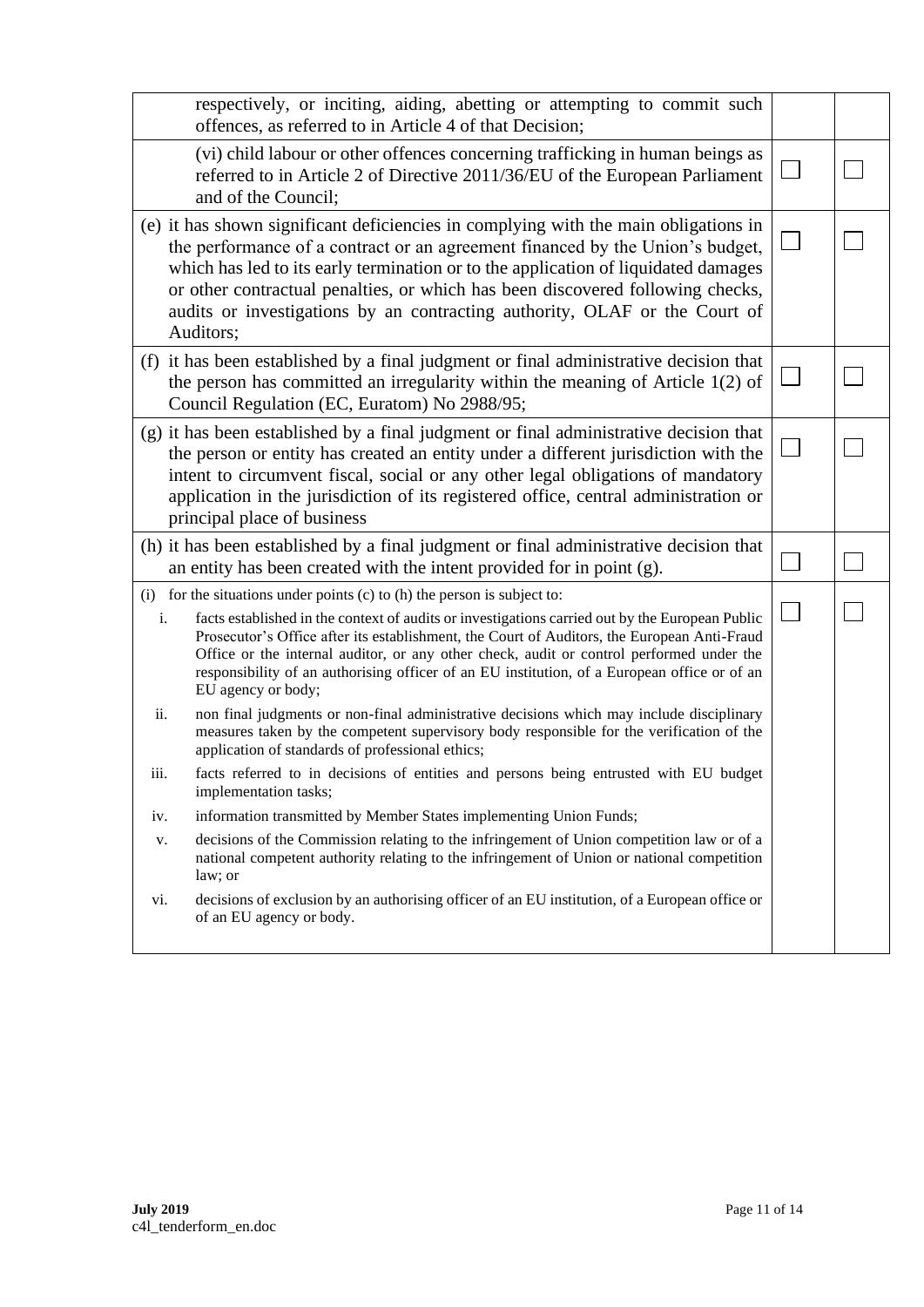**II – SITUATIONS OF EXCLUSION CONCERNING NATURAL OR LEGAL PERSONS WITH POWER OF REPRESENTATION, DECISION-MAKING OR CONTROL OVER THE LEGAL PERSON AND BENEFICIAL OWNERS.**

### *Not applicable to natural persons, Member States and local authorities*

| declares that a natural or legal person who is a member of the administrative,<br>(5)<br>management or supervisory body of the above-mentioned legal person, or who has<br>powers of representation, decision or control with regard to the above-mentioned legal<br>person (this covers e.g. company directors, members of management or supervisory<br>bodies, and cases where one natural or legal person holds a majority of shares) or a<br>beneficial owner of the person (as referred to in point 6 of article 3 of Directive (EU)<br>$N^{\circ}2015/849$ ) is in one of the following situations: | <b>YES</b> | NO <sub>1</sub> | N/A |
|-----------------------------------------------------------------------------------------------------------------------------------------------------------------------------------------------------------------------------------------------------------------------------------------------------------------------------------------------------------------------------------------------------------------------------------------------------------------------------------------------------------------------------------------------------------------------------------------------------------|------------|-----------------|-----|
| Situation (c) above (grave professional misconduct)                                                                                                                                                                                                                                                                                                                                                                                                                                                                                                                                                       |            |                 |     |
| Situation (d) above (fraud, corruption or other criminal offence)                                                                                                                                                                                                                                                                                                                                                                                                                                                                                                                                         |            |                 |     |
| Situation (e) above (significant deficiencies in performance of a contract)                                                                                                                                                                                                                                                                                                                                                                                                                                                                                                                               |            |                 |     |
| Situation (f) above (irregularity)                                                                                                                                                                                                                                                                                                                                                                                                                                                                                                                                                                        |            |                 |     |
| Situation (g) above (creation of an entity with the intent to circumvent legal<br>obligations)                                                                                                                                                                                                                                                                                                                                                                                                                                                                                                            |            |                 |     |
| Situation (h) above (person created with the intent to circumvent legal<br>obligations)                                                                                                                                                                                                                                                                                                                                                                                                                                                                                                                   |            |                 |     |

### **III – SITUATIONS OF EXCLUSION CONCERNING NATURAL OR LEGAL PERSONS ASSUMING UNLIMITED LIABILITY FOR THE DEBTS OF THE LEGAL PERSON**

| declares that a natural or legal person that assumes unlimited liability for the debts of<br>(6)<br>the above-mentioned legal person is in one of the following situations $[$ <i>If ves, please</i>   YES   NO<br>indicate in annex to this declaration which situation and the name(s) of the concerned<br>$person(s)$ with a brief explanation]: |  | N/A |
|-----------------------------------------------------------------------------------------------------------------------------------------------------------------------------------------------------------------------------------------------------------------------------------------------------------------------------------------------------|--|-----|
| Situation (a) above (bankruptcy)                                                                                                                                                                                                                                                                                                                    |  |     |
| Situation (b) above (breach in payment of taxes or social security $\vert$<br>contributions)                                                                                                                                                                                                                                                        |  |     |

### **IV – GROUNDS FOR REJECTION FROM THIS PROCEDURE**

| declares that the person:                                                                                                                                                                                                                                   | <b>YES</b> |  |
|-------------------------------------------------------------------------------------------------------------------------------------------------------------------------------------------------------------------------------------------------------------|------------|--|
| Was previously involved in the preparation of the procurement documents<br>used in this award procedure, where this entailed a breach of the principle<br>of equality of treatment including distortion of competition that cannot be<br>remedied otherwise |            |  |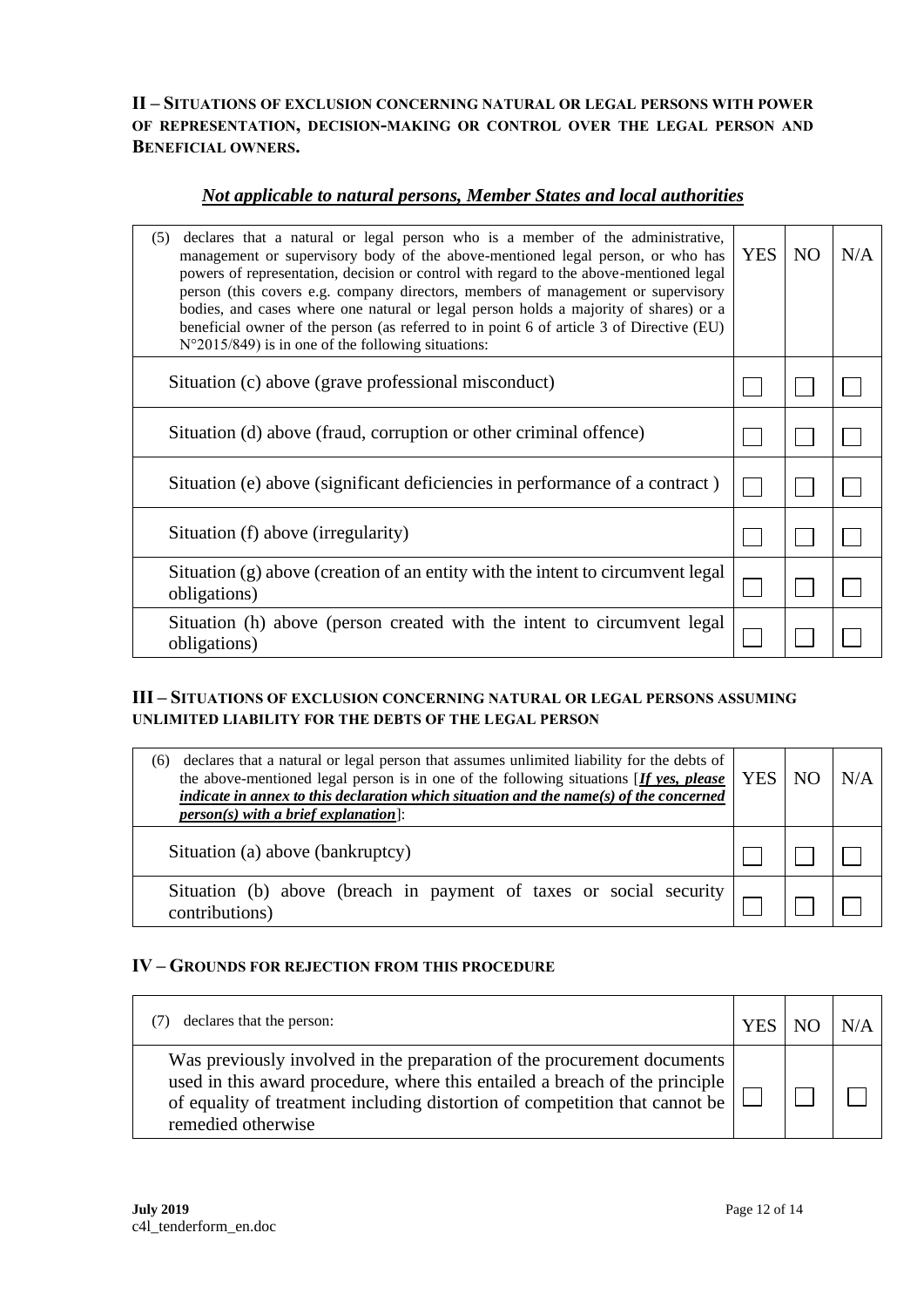#### **V – GROUNDS FOR REJECTION FROM THIS PROCEDURE**

#### (8) declares that the person:

was **not** previously involved in the preparation of documents used in this award procedure, where this entailed a breach of the principle of equality of treatment including distortion of competition that cannot be remedied otherwise. *If yes, please indicate in annex to this declaration the name(s) of the concerned person(s) with a brief explanation .*

### **V – REMEDIAL MEASURES**

If the person declares one of the situations of exclusion listed above, it must indicate measures it has taken to remedy the exclusion situation, thus demonstrating its reliability. This may include e.g. technical, organisational and personnel measures to prevent further occurrence, compensation of damage or payment of fines or of any taxes or social security contributions. The relevant documentary evidence which illustrates the remedial measures taken must be provided in annex to this declaration. This does not apply for situations referred in point (d) of this declaration.

### **VI – EVIDENCE UPON REQUEST**

Upon request and within the time limit set by the contracting authority, the person must provide information on the natural or legal persons that are members of the administrative, management or supervisory body or that have powers of representation, decision or control, including legal and natural persons within the ownership and control structure and beneficial owners. It must also provide the following evidence concerning the person itself and the natural or legal persons on whose capacity the person intends to rely, or the subcontractor, and concerning the natural or legal persons which assume unlimited liability for the debts of the person:

For situations described in (a), (c), (d) (f), (g) and (h) production of a recent extract from the judicial record is required or, failing that, an equivalent document recently issued by a judicial or administrative authority in the country of establishment of the person showing that those requirements are satisfied.

For the situation described in point ((b), production of recent certificates issued by the competent authorities of the State concerned are required. These documents must provide evidence covering all taxes and social security contributions for which the person is liable, including for example, VAT, income tax (natural persons only), company tax (legal persons only) and social security contributions. Where any document described above is not issued in the country concerned, it may be replaced by a sworn statement made before a judicial authority or notary or, failing that, a solemn statement made before an administrative authority or a qualified professional body in its country of establishment.

The person is not required to submit the evidence if it has already been submitted for another award procedure of the same contracting authority<sup>1</sup>. The documents must have been issued no more than one year before the date of their request by the contracting authority and must still be valid at that date.

The signatory declares that the person has already provided the documentary evidence for a previous procedure and confirms that there has been no change in its situation:

| Document                           | <b>Full reference to previous procedure</b> |
|------------------------------------|---------------------------------------------|
| Insert as many lines as necessary. |                                             |

 $<sup>1</sup>$  The same institution or agency.</sup>